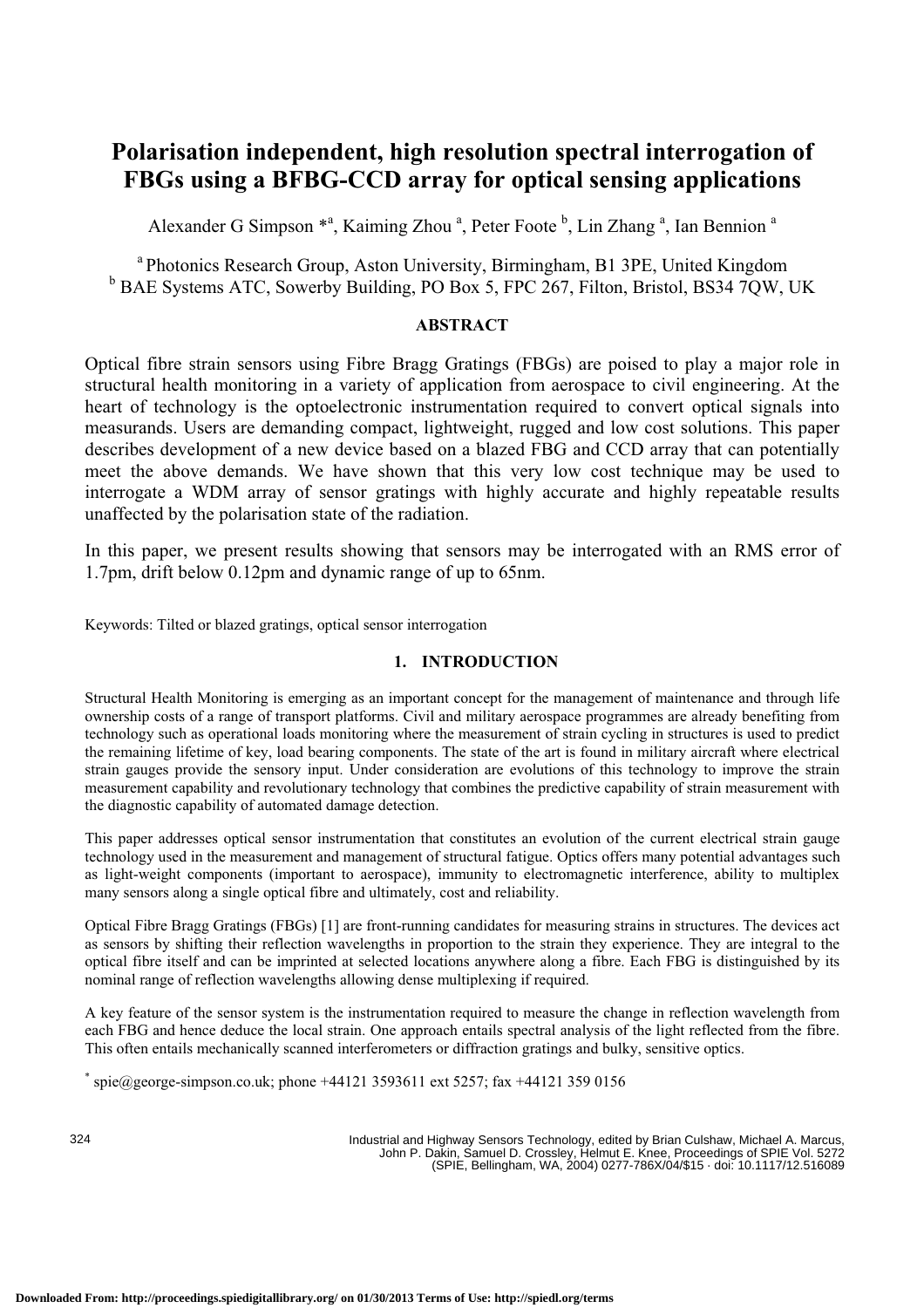This paper describes how FBGs can be used not only as sensor elements but also as a key component in the wavelength measurement instrumentation of sensor systems. The approach is intrinsically rugged and highly compact. It is based on a blazed FBG and a CCD detector array and has no moving parts.

Since their first report in 1990 by Meltz et al [2], blazed fibre Bragg gratings (BFBGs) have been demonstrated for applications in WDM channel monitoring [3], EDFA gain flattening [4], polarization discrimination [5], and edge filter manufacture [6] etc. Several reports have been published showing that BFBGs may be used to outcouple light from the core of the fibre [2]. This technique may be used to form the basis of a diffractive spectrometer [7]. Significant theoretical study on the phenomenon has been carried out, largely by Erdogan and associates, [8-13].

We present experimental results showing that BFBG-CCD spectrometers may be easily fabricated and used to interrogate WDM sensor grating arrays. We investigate the bandwidth and resolution of the technique, the received SNR from a typical grating and the inherent drift with time of the system. We importantly show that the system is insensitive to polarisation state making the BFBG-CCD sensor interrogation method a highly viable, extremely low cost, alternative to traditional sensor interrogation techniques.

# **2. THEORETICAL STUDY**

### **BFBG Theory**

The index distribution in a BFBG structure is given by:

$$
\Delta n(z, x) = \delta n \cos \left[ \frac{2\pi}{\Lambda} \cos \xi z - \frac{2\pi}{\Lambda} \sin \xi x \right]
$$
 (1)

where  $\delta n$  is the amplitude of the index change,  $\Lambda$  is the normal period of the grating, z and x are the coordinate axes defining the fibre orientation and  $\xi$  is the internal fringe tilt angle, as depicted by Figure 1. The tilted structure enables light coupling between the core mode and radiation modes.



Until our paper [14] BFBGs were commonly characterised in terms of their transmission or reflection profiles; we have shown [14, 15] that the radiation mode vector is highly directional and that its departure angle is related to fringe angle as follows:

$$
\cos \theta = \frac{\cos(\xi) \frac{\lambda}{\Lambda} - n_{\text{eff}}(\lambda)}{n_{\text{cl}}(\lambda)}
$$
(2)

where  $\theta$  is the departure angle, n<sub>eff</sub> and n<sub>cl</sub> are the refractive indices of the core and cladding respectively and  $\lambda$  is the wavelength of the radiation.

Side-detection of radiation modes offers many applicationspecific advantages as a result of their highly predictable spectral-spatial relationship; for example, in conjunction with a CCD array detector the function of side-tapping light with high spatial resolution may be utilised to implement a spectrometer function or to form the basis for low-cost WDM devices.

Radiation modes from a uniform period BFBG are parallel in the x-z plane but divergent in the y-z plane. Wagner et al [7] showed

Proc. of SPIE Vol. 5272 325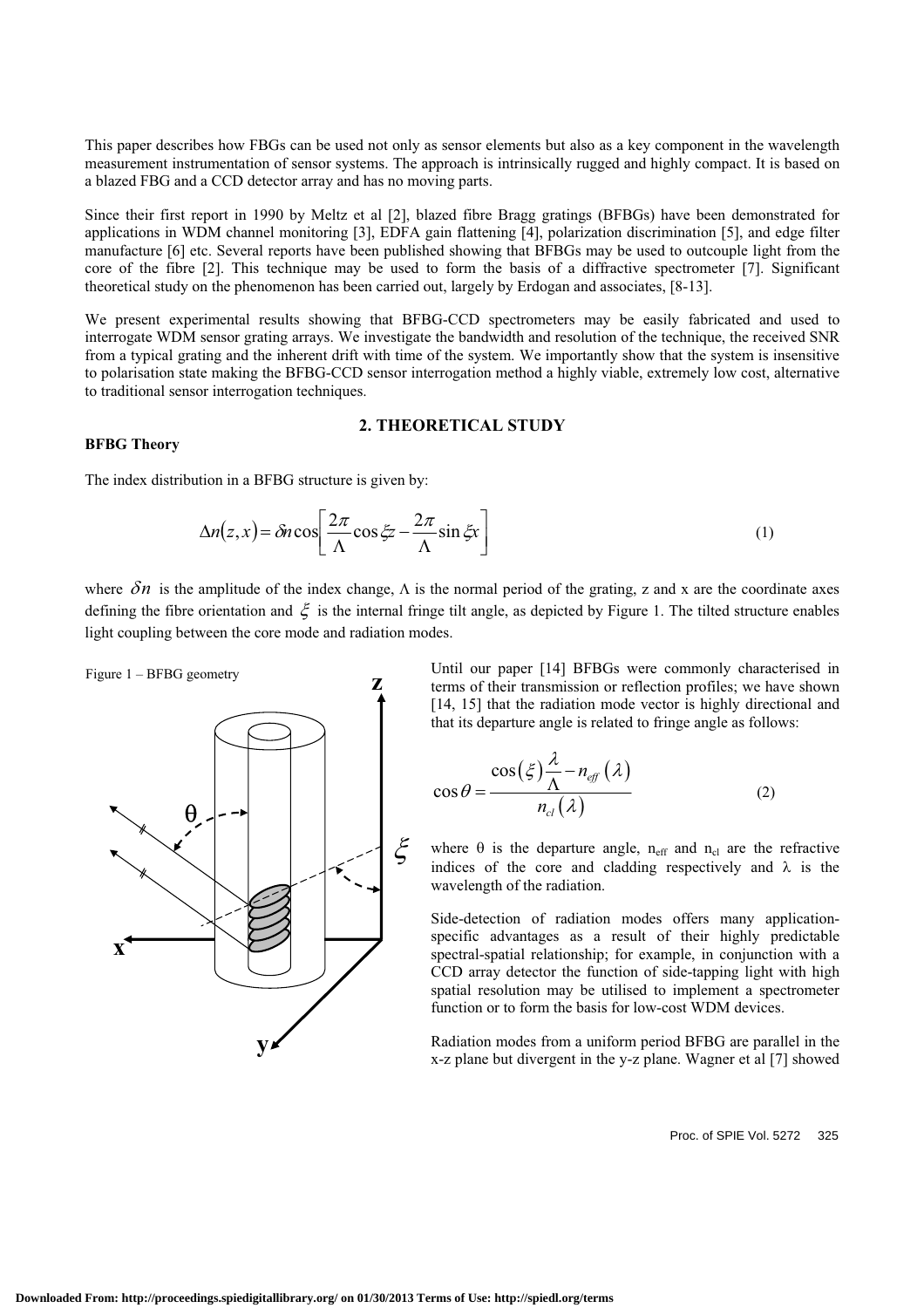that for a chirped grating the radiation modes become slightly convergent with chirp rate, and they calculated that the focal length, f, of a chirped BFBG to be:

$$
f \approx \frac{\Lambda^2 \sin(\xi_{PM}) \tan(\xi)}{\lambda \cos(\xi) C}
$$
 (4)

where C is the chirp rate in nm/cm.

### **Polarisation dependency of the far-field image**

Polarization sensitivity would affect the performance of a sensor interrogation system because random changes in polarization state may be interpreted as a measurand change. Figure 2 shows four simulated far-field images for light radiated by a BFBG with blaze angle of 5˚. Figure 2a and 2b show the grating illuminated with 0˚ and 90˚ linearly polarised 633mn radiation respectively whilst figure 2c and 2d show the same polarisation angles but for 1560nm radiation. Note that at shorter wavelengths, the grating is highly polarisation sensitive, but at wavelengths close to the Bragg wavelength of the grating the effect of polarisation becomes negligible.



Figure 2 – Simulated far-field images for 0˚ and 90˚ polarised 633mn and 1560nm radiation

326 Proc. of SPIE Vol. 5272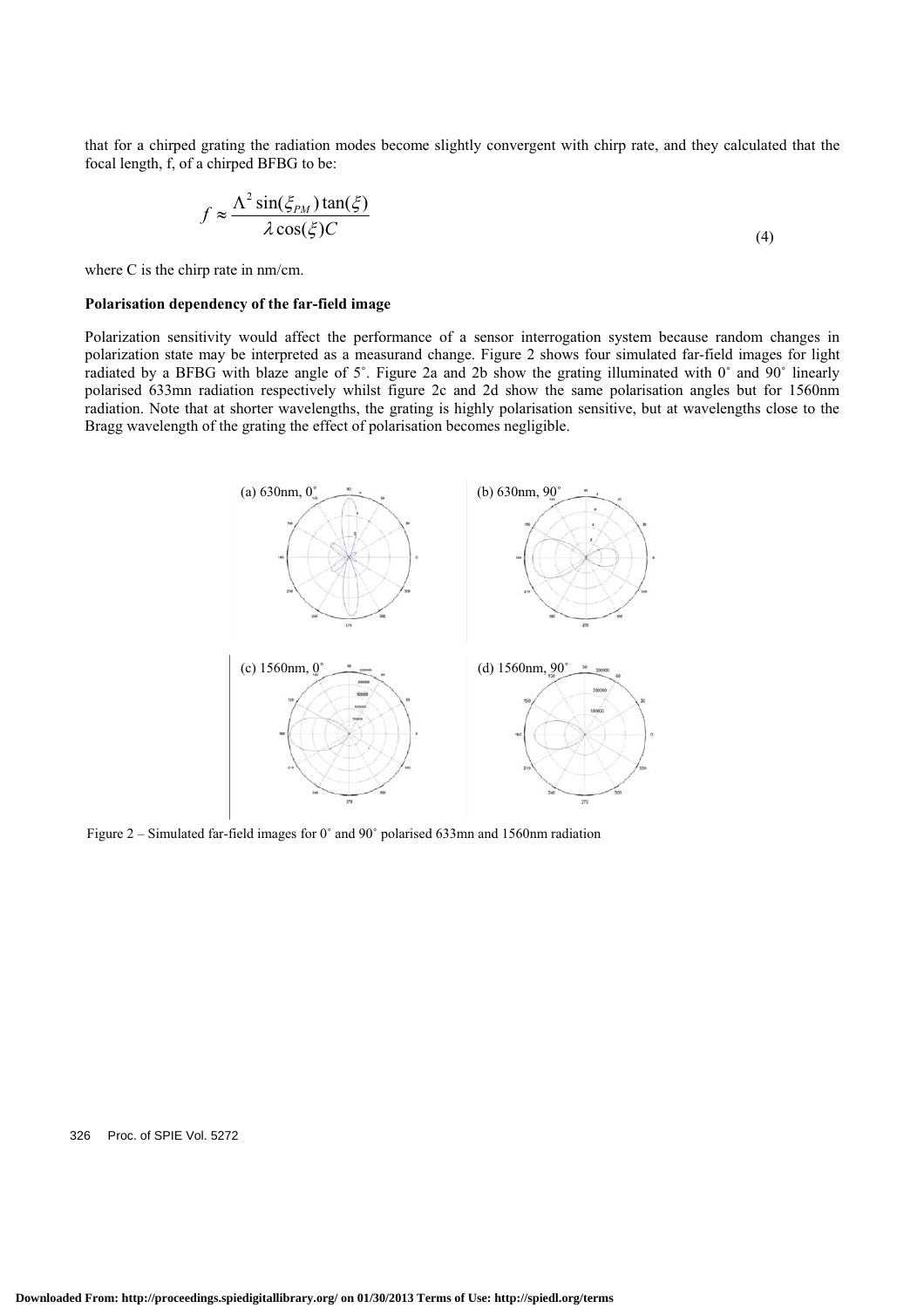# **3. EXPERIMENTAL REPORT**

## **Apparatus and FBG inscription parameters**

Verrillon B/Ge co-doped 125/9u fibre was hydrogenated at 80˚C / 225 bar for 68 hours and stored at -40˚C prior to use. A 10mm FBG was inscribed using the phasemask method with a blaze angle of 7˚. The grating was immersed in index matching gel to remove Fabry-Perot resonances at the core-cladding-air interfaces. Figure 3 shows the experimental apparatus used.



Figure 3: Photograph showing the experimental apparatus used to produce the results in this paper

The fibre was mounted in a rotateable clamp and three lenses were used to focus the light radiated from the BFBG onto the CCD array. Initial course alignment is easily achieved by using a He-Ne 633nm light source (note the requirement for polarisation control at this wavelength, as indicated by figure 2). The CCD array was mounted on a motorised translation stage, moveable in the y-plane to enable far-field images of the radiation profile to be built up (see figure 4b).

A transfer function relating wavelength to most intensely illuminated pixel was easily determined by using a tuneable laser to scan the region of interest. The most intensely illuminated pixel was calculated using the Centroid fitting method (CDA) to increase accuracy and significantly reduce pixelation effects. The transfer function is shown by Figure 4a for two different arrangements with different separations from fibre to CCD, thus altering the gradient of the function. Figure 4b shows the far-field image of a 1511nm with only lens 2 and without any focusing whatsoever. The divergence of the beam profile is caused by the lensing effect of the fibre. As the CCD device is sensitive to visible light, a blackout box was placed over the apparatus to reduce the background noise level.

An optical circulator was used to connect a broadband SLED light source (input port), a FBG sensor array of nominally 2 WDM gratings (transmission port) and the BFBG-CCD interrogation apparatus (reflection port).

Proc. of SPIE Vol. 5272 327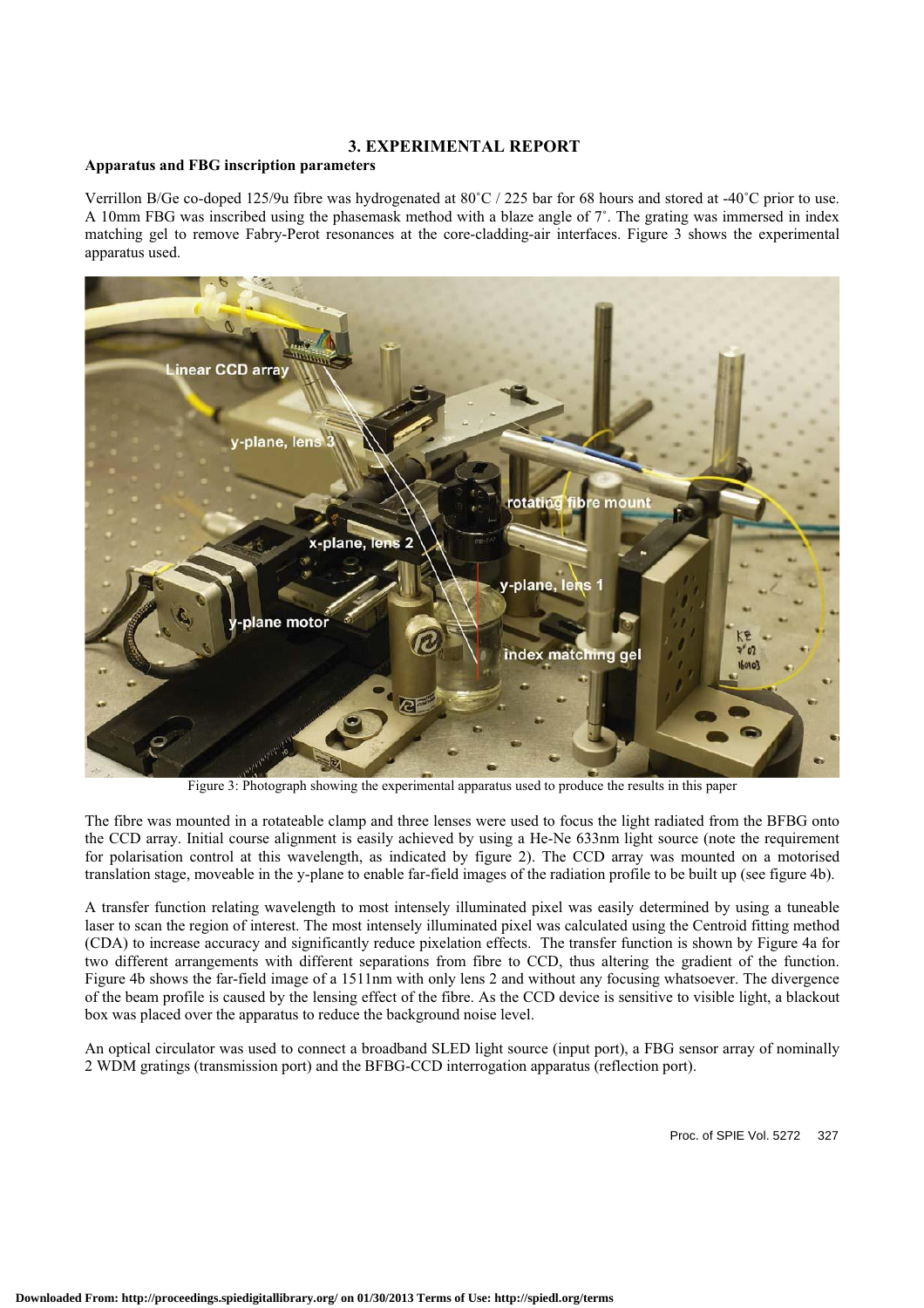

Figure 4: (a) Transfer function for the system with 2 focal lengths; (b) radiation mode beam profile without and with x-plane lensing

#### **Detector array**



The detector array used in this series of experiments was a Sony ILX511 linear CCD array, coated with Y2O2S:Er,Yb in order to make it responsive to IR radiation. The device is comprised of 2048 - 14 um pixels.

CCD arrays are desirable to use in place of photodiode arrays because they offer longer arrays with smaller pixel size at a fraction of the cost of an InGaAs array. However, this is not without its drawbacks; CCD arrays use CMOS technology which is most sensitive to light in the visible portion of the spectrum. It is possible to coat the array with a substance which emits visible light when illuminated with IR radiation. Unfortunately, the responsivity of these coated CCD arrays is highly non-linear; Figure 6 shows the responsivity measured using a highly accurate tuneable laser at a constant level of output power.

#### **Polarisation insensitivity**

In order that the polarisation sensitivity of the system might be tested, a tuneable laser was used to simulate the reflected spectrum from an FBG sensor. The output of the tuneable laser was connected to a polarisation state controller which was, in turn, connected to the BFBG-CCD apparatus. The state controller was programmed to randomly scan all possible polarisation states over a 12 second period. The peak position and amplitude of the simulated sensor was then logged every 250ms for a 20-minute period. Although the amplitude of the detected radiation profile was seen to fluctuate significantly by approximately  $+/- 18\%$ , the spatial position remained constant. This is in keeping with Figure 2 which shows theoretically that the polarisation dependence of the radiation direction is negligible at wavelengths close to the Bragg wavelength of the grating. Since the system operates by taking a snapshot of the reflected spectral information, the polarisation induced amplitude fluctuations only affect the SNR of the system.

### **Signal to noise ratio**

The signal to noise ratio of the system may be used to give a measure of the overall predicted system accuracy for any particular application. Figure 7a shows the spectrum of the strain sensor FBGs used above. The signal to noise ratio was calculated from the relative intensities of the FBG peak and the maximum noise level of the system (after correction in software for dark current). To show the effect of integration time on SNR, the system was set up to monitor the reflection

328 Proc. of SPIE Vol. 5272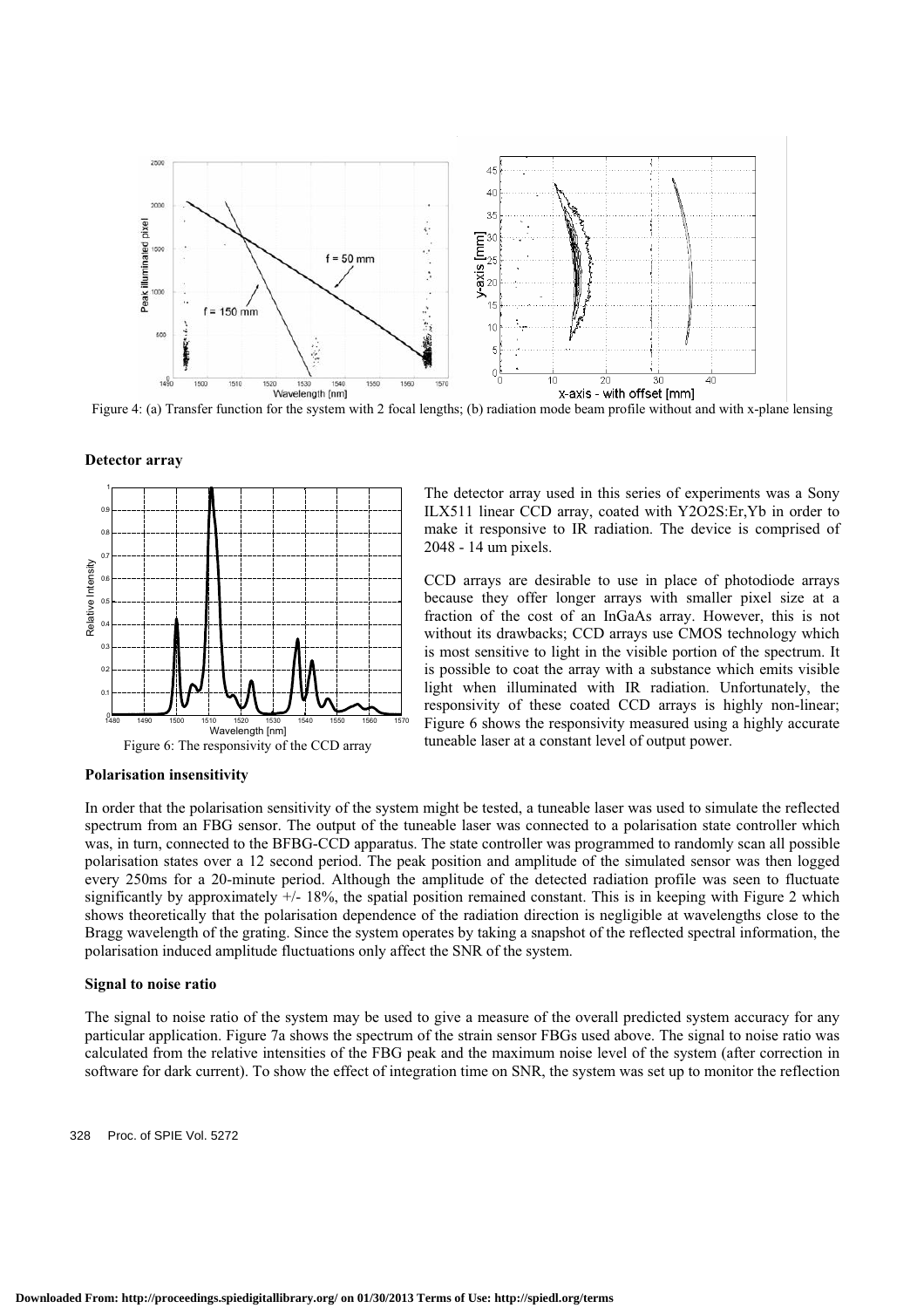from a sensor FBG, held at constant temperature with constant illumination level, whilst the integration time was varied. Figure 9b shows the SNR in dB as a function of integration time. At approximately  $t=120$ ms, the SNR begins to decrease as a result of the signal saturating the array and the noise floor increasing with integration time.



Figure 7: (a) The received spectrum of a sensor FBG, (b) the effect of increasing the integration time on the SNR of the system

### **System stability**

To model the overall stability of the interrogation equipment, the system was used to monitor the reflected spectrum of a temperature sensor FBG, held at constant temperature in a TEC controlled environment chamber for a period of approximately 45 minutes at a sample rate of 1Hz.

Figure 8a shows the recorded value of  $\lambda_{BR}$  against time. The large variations are believed to be caused by temperature changes in either the environment surrounding the BFBG or the TEC controlled sensor. In order to ascertain the fluctuations in the reading made by the system, these large variations have been mathematically filtered out and the clean data is shown in Figure 8b. Figure 8c shows a histogram displaying the distribution of these filtered readings which predictably follow a normal distribution. The RMS deviation from the mean of this histogram is a mere 0.12pm, thus indicating a good level of system stability.



Figure 8: (a) The raw drift data, (b) the drift, filtered for environmental changes and (c) the distribution of the recorded  $\lambda_{BR}$  values

Proc. of SPIE Vol. 5272 329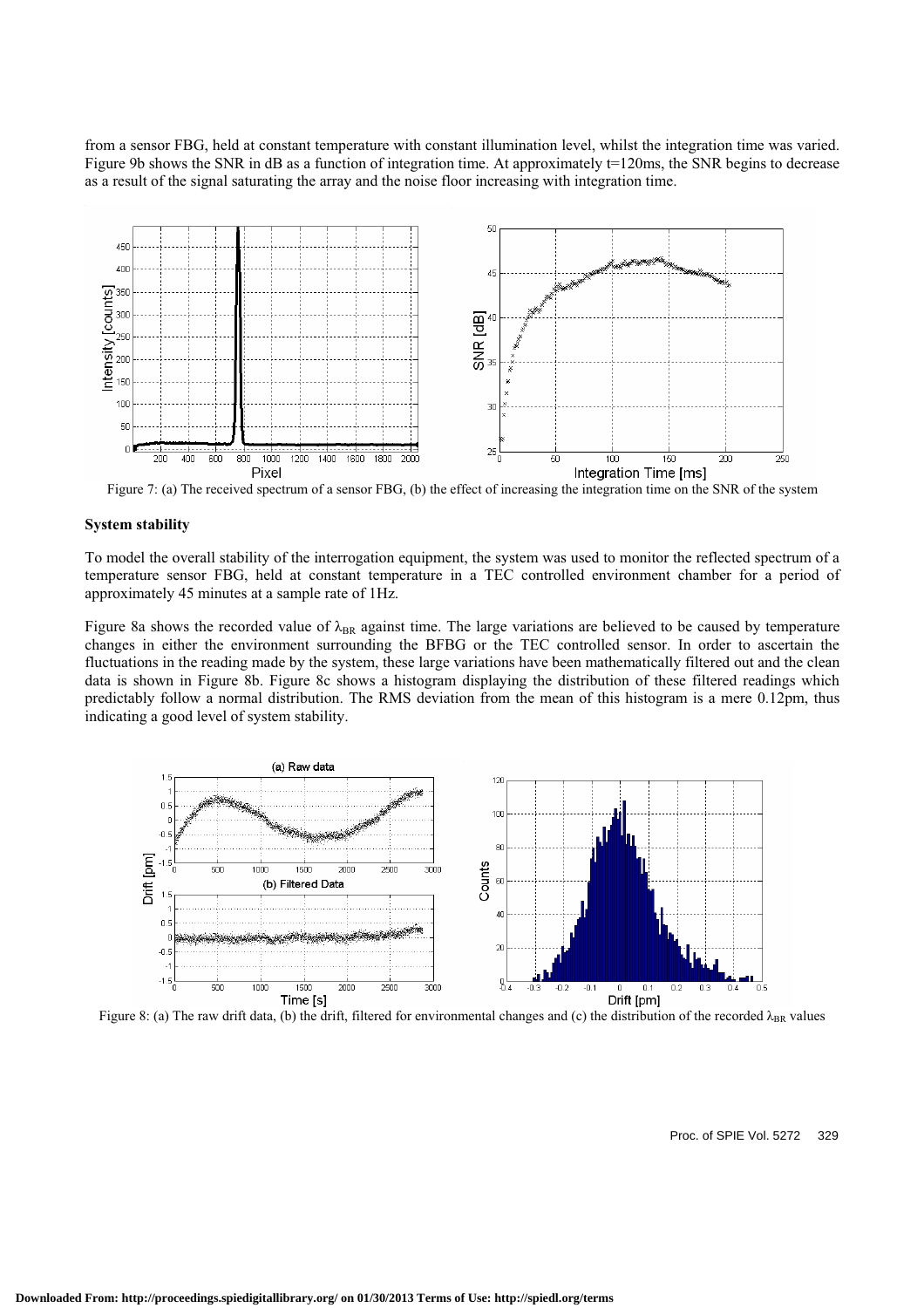### **Strain and Temperature sensor interrogation**

A grating array, consisting of nominally 2 WDM gratings was connected to the output of an optical and illuminated by a SLED light source. The return port of the circulator was then connected to the BFBG-CCD detection system. The transfer function relating illuminated pixel to wavelength was then applied in software, thus deriving a spectral plot for the grating array.



In separate experiments, gratings from the array were monitored in strain and in temperature changes. For each discrete change of measurand, 10 readings of  $\lambda_{BR}$  were calculated using the CDA, and their average plotted. Figure 8a shows the results for an increase in strain of up to 1400 $\mu$ E, whilst Figure 8b shows the results for a temperature shift of 30°C. They show an RMS deviation from a linear trend of 3.7nm and 1.7nm respectively.

The points marked with 'o' in Figure 8 represent the values of  $\lambda_{BR}$  calculated by the CDA technique, whilst those marked with 'x' are the value calculated simply by looking for the point of maximum optical reflection. The difference in accuracy is clearly demonstrated by these two datasets.

# **4. CONCLUSIONS**

We have presented experimental results showing that an extremely low cost optical sensor interrogation system may be fabricated using a blazed FBG and a linear CCD array. Free space optics have been used to focus the radiation modes onto a linear CCD array which was coated to be responsive in the erbium band. We have further investigated the effects of polarisation orientation on the accuracy of the device and have shown the elevation angle to be independent of polarisation state at wavelengths close to the Bragg reflection wavelength of the BFBG.

We interrogated a WDM sensor array using the system, the results of which show that a dynamic range of more than 65nm is easily possible and that up to 80 sensors could be simultaneously interrogated. We have shown that sensor FBGs may be decoded with a RMS deviation of 1.7pm. We believe this system will become invaluable to smart structure applications due to its extremely low cost, large dynamic range and high resolution.

330 Proc. of SPIE Vol. 5272